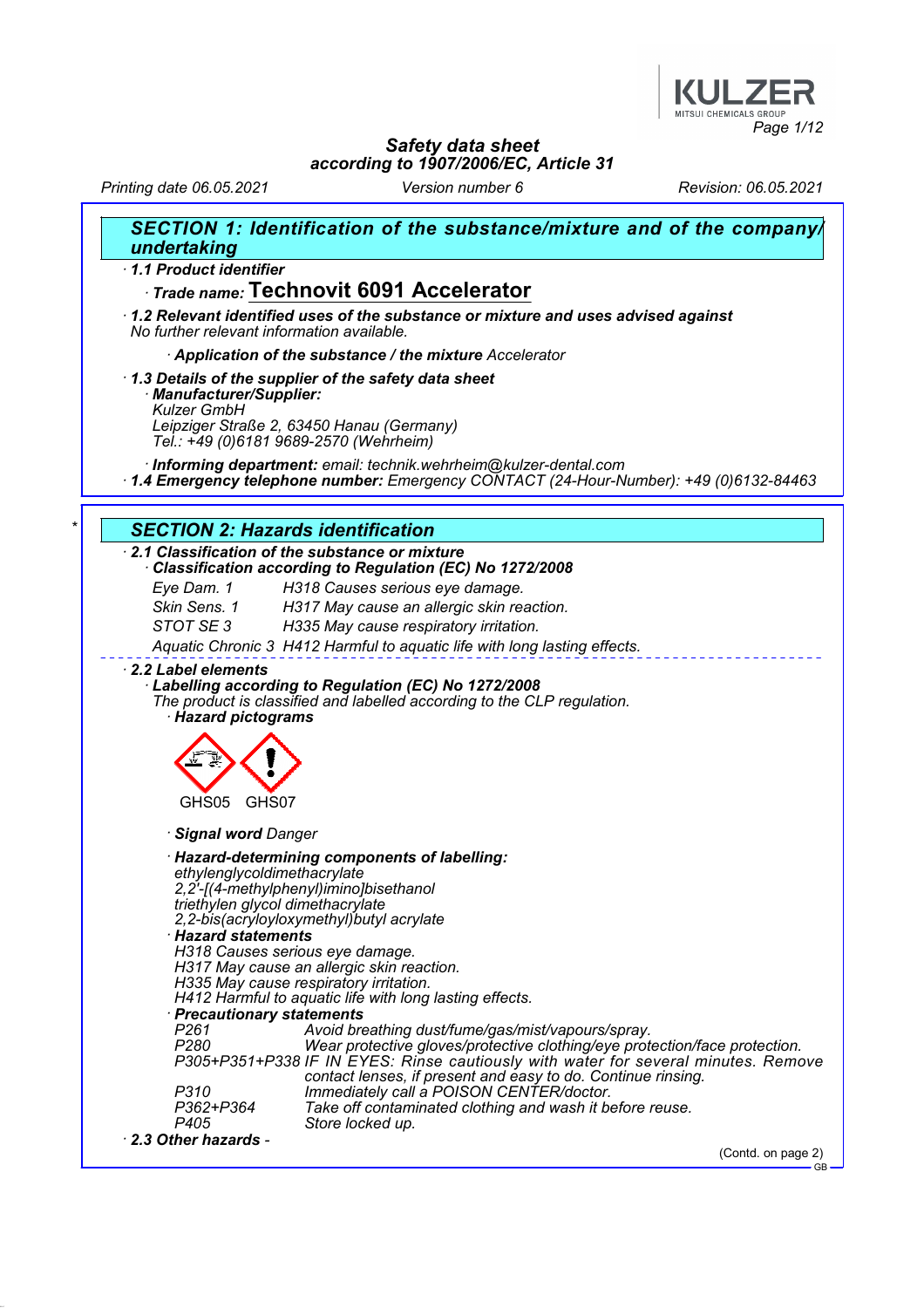

Printing date 06.05.2021 Version number 6 Revision: 06.05.2021

## Trade name: Technovit 6091 Accelerator

#### · Results of PBT and vPvB assessment

· PBT: Not applicable.

· vPvB: Not applicable.

#### **SECTION 3: Composition/information on ingredients** · 3.2 Chemical characterisation: Mixtures · Description: - · Dangerous components: CAS: 97-90-5 EINECS: 202-617-2 ethylenglycoldimethacrylate Skin Sens. 1, H317; STOT SE 3, H335 Specific concentration limit: STOT SE 3; H335: C ≥ 10 % 50-75% CAS: 3077-12-1 EINECS: 221-359-1 Reg.nr.: 01-2120791684-40-xxxx 2,2'-[(4-methylphenyl)imino]bisethanol Eye Dam. 1, H318 Acute Tox. 4, H302; Skin Sens. 1, H317 Aquatic Chronic 3, H412 ≥10-<25% CAS: 109-16-0 EINECS: 203-652-6 Reg.nr.: 01-2119969287-21-xxxx triethylen glycol dimethacrylate Skin Sens. 1B, H317 ≥5-≤10% CAS: 15625-89-5 EINECS: 239-701-3 Reg.nr.: 01-2119489896-xxxx 2,2-bis(acryloyloxymethyl)butyl acrylate Aquatic Acute 1, H400; Aquatic Chronic 1, H410 Skin Irrit. 2, H315; Eye Irrit. 2, H319; Skin Sens. 1, H317  $\geq 1 - 2.5\%$ Additional information For the wording of the listed hazard phrases refer to section 16.

### SECTION 4: First aid measures

| 4.1 Description of first aid measures                                             |                    |
|-----------------------------------------------------------------------------------|--------------------|
| <b>General information</b>                                                        |                    |
| Instantly remove any clothing soiled by the product.                              |                    |
|                                                                                   |                    |
| Personal protection for the First Aider.                                          |                    |
| Take affected persons into the open air.                                          |                    |
| · After inhalation                                                                |                    |
| Supply fresh air or oxygen; call for doctor.                                      |                    |
| In case of unconsciousness bring patient into stable side position for transport. |                    |
| · After skin contact                                                              |                    |
|                                                                                   |                    |
| Instantly wash with water and soap and rinse thoroughly.                          |                    |
| If skin irritation or rash occurs: Get medical advice/attention.                  |                    |
| $\cdot$ After eye contact                                                         |                    |
| Rinse opened eye for several minutes under running water. Then consult doctor.    |                    |
| Remove contact lenses, if present and easy to do. Continue rinsing.               |                    |
|                                                                                   |                    |
| Use eye protection.                                                               |                    |
| After swallowing                                                                  |                    |
| Rinse out mouth and then drink plenty of water.                                   |                    |
| In case of persistent symptoms consult doctor.                                    |                    |
| 4.2 Most important symptoms and effects, both acute and delayed                   |                    |
| Allergic reactions                                                                |                    |
|                                                                                   |                    |
| <b>Breathing difficulty</b>                                                       |                    |
| Coughing                                                                          |                    |
|                                                                                   | (Contd. on page 3) |
|                                                                                   | $-GB$              |

(Contd. of page 1)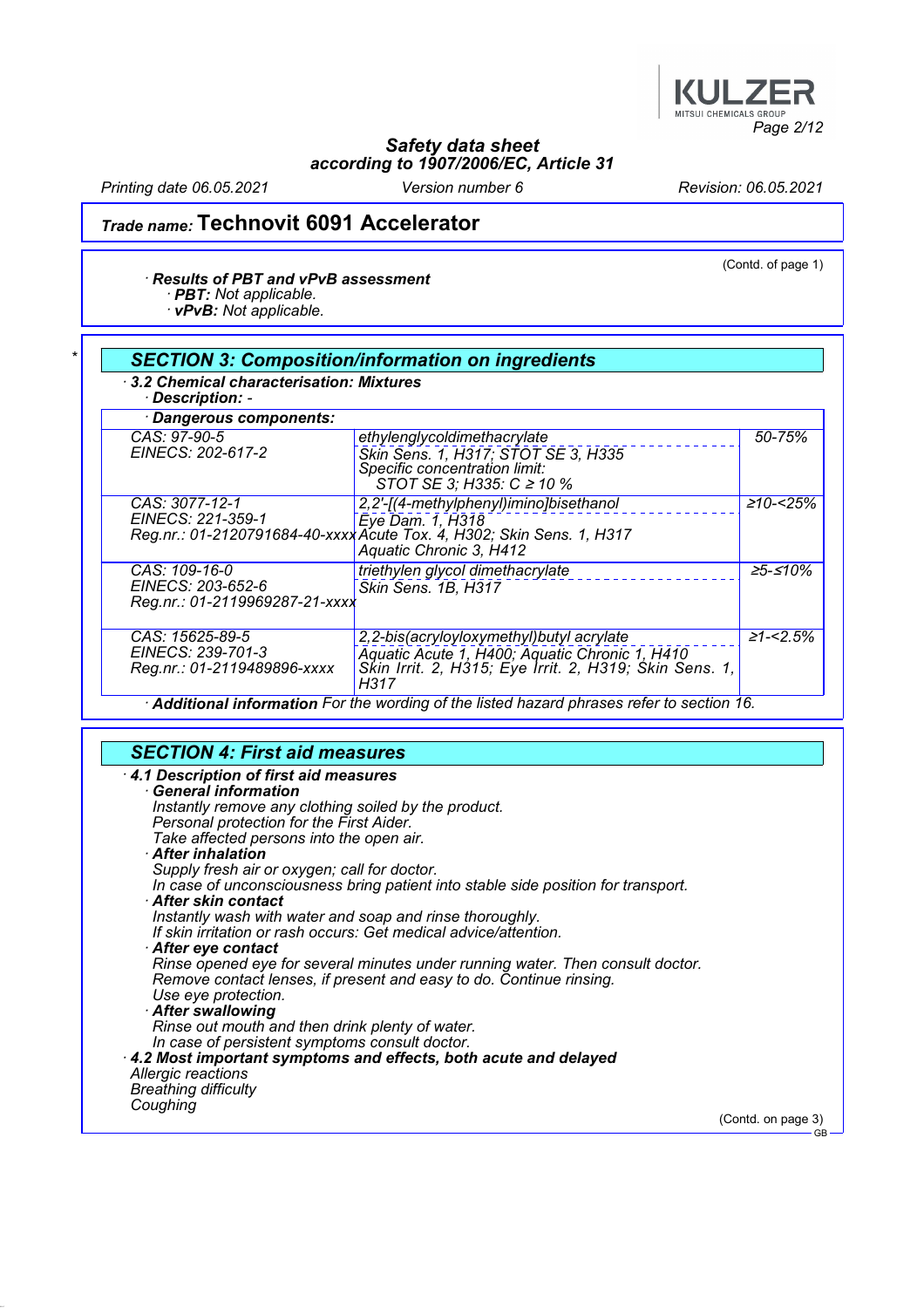

Printing date 06.05.2021 Version number 6 Revision: 06.05.2021

(Contd. of page 2)

### Trade name: Technovit 6091 Accelerator

· 4.3 Indication of any immediate medical attention and special treatment needed No further relevant information available.

### SECTION 5: Firefighting measures

#### · 5.1 Extinguishing media

Suitable extinguishing agents CO2, sand, extinguishing powder. Do not use water. For safety reasons unsuitable extinguishing agents Water.

· 5.2 Special hazards arising from the substance or mixture Formation of toxic gases is possible during heating or in case of fire.

Can be released in case of fire Carbon dioxide (CO2) Carbon monoxide (CO)

Nitrogen oxides (NOx)

### 5.3 Advice for firefighters

Protective equipment: Wear self-contained breathing apparatus.

(EN 133)

· Additional information

Cool endangered containers with water spray jet.

Collect contaminated fire fighting water separately. It must not enter drains.

### SECTION 6: Accidental release measures

· 6.1 Personal precautions, protective equipment and emergency procedures Wear protective equipment. Keep unprotected persons away. Ensure adequate ventilation Keep away from ignition sources Do not breathe vapor / mist / gas. Avoid contact with eyes and skin. · 6.2 Environmental precautions: Do not allow to enter drainage system, surface or ground water. Keep dirty washing water for appropriate disposal.

· 6.3 Methods and material for containment and cleaning up: Absorb with liquid-binding material (diatomite, universal binders, for small amounts tissues). Send for recovery or disposal in suitable containers. Dispose of contaminated material as waste according to item 13. 6.4 Reference to other sections

See Section 8 for information on personal protection equipment. See Section 7 for information on safe handling

### SECTION 7: Handling and storage

· 7.1 Precautions for safe handling Keep containers tightly sealed. Do not breathe vapor / mist / gas. Keep away from heat and direct sunlight. Ensure good ventilation/exhaustion at the workplace. Avoid contact with eyes and skin.

· Handling do not mix with organic peroxides Radical initiator

(Contd. on page 4)

**GB**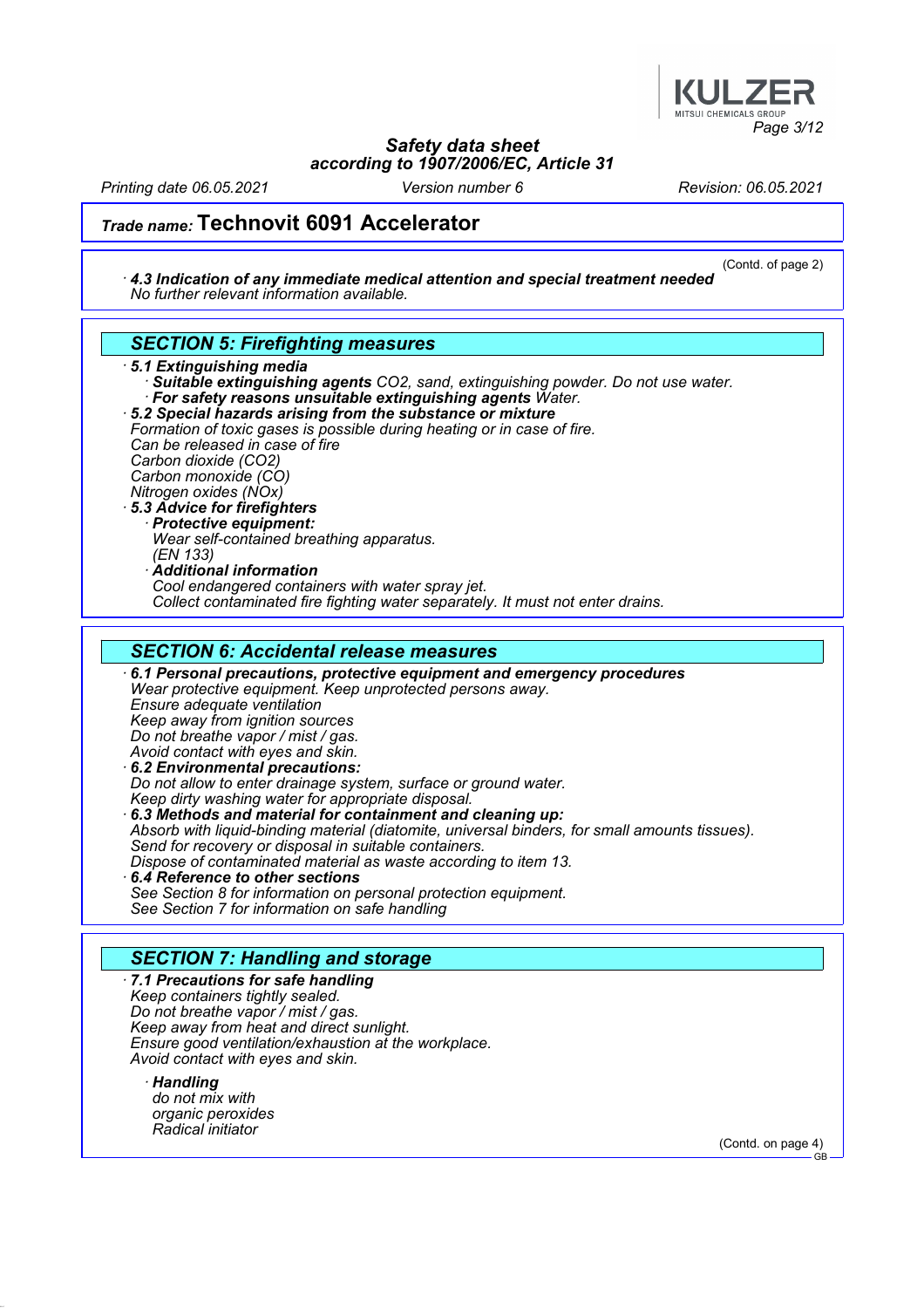

Printing date 06.05.2021 Version number 6 Revision: 06.05.2021

# Trade name: Technovit 6091 Accelerator

| <b>Strong bases</b><br>Strong acids<br>Water.<br>amine | reducing agent<br>Strong oxidizers<br>Fumes can combine with air to form an explosive mixture.<br>Keep ignition sources away - Do not smoke.<br>Protect against electrostatic charges.                                                                     | (Contd. of page 3)<br>Information about protection against explosions and fires:                                                                                                                                                                                                                                                        |
|--------------------------------------------------------|------------------------------------------------------------------------------------------------------------------------------------------------------------------------------------------------------------------------------------------------------------|-----------------------------------------------------------------------------------------------------------------------------------------------------------------------------------------------------------------------------------------------------------------------------------------------------------------------------------------|
| <b>Storage</b>                                         | Store in cool, dry place in tightly closed containers.<br>store locked up<br>· Further information about storage conditions:<br>Protect from heat and direct sunlight.<br>Store cool (not above 25 °C).<br>Protect from humidity and keep away from water. | · 7.2 Conditions for safe storage, including any incompatibilities<br>Requirements to be met by storerooms and containers:<br>· Information about storage in one common storage facility: Not required.<br>· 7.3 Specific end use(s) No further relevant information available.                                                         |
| Not required.                                          | 8.1 Control parameters<br>be monitored at the workplace.                                                                                                                                                                                                   | <b>SECTION 8: Exposure controls/personal protection</b><br>· Additional information about design of technical systems: No further data; see item 7.<br>Components with critical values that require monitoring at the workplace:<br>The product does not contain any relevant quantities of materials with critical values that have to |
|                                                        | · DNELs                                                                                                                                                                                                                                                    |                                                                                                                                                                                                                                                                                                                                         |
|                                                        | 97-90-5 ethylenglycoldimethacrylate                                                                                                                                                                                                                        |                                                                                                                                                                                                                                                                                                                                         |
| Oral                                                   | ge.pop., l.te, syst.                                                                                                                                                                                                                                       | $0.83$ mg/Kg (nd)                                                                                                                                                                                                                                                                                                                       |
| Dermal                                                 | worker industr., I.te., syst.                                                                                                                                                                                                                              | 1.3 mg/Kg/d (nd)                                                                                                                                                                                                                                                                                                                        |
|                                                        | ge.pop., l.te, syst.                                                                                                                                                                                                                                       | $0.83$ mg/Kg/d (nd)                                                                                                                                                                                                                                                                                                                     |
|                                                        | Inhalative worker profess., I.te., syst. 2.45 mg/m3 (nd)                                                                                                                                                                                                   |                                                                                                                                                                                                                                                                                                                                         |
|                                                        | ge.pop., l.te, syst.                                                                                                                                                                                                                                       | 1.45 mg/m3 (nd)                                                                                                                                                                                                                                                                                                                         |
|                                                        | 3077-12-1 2,2'-[(4-methylphenyl)imino]bisethanol                                                                                                                                                                                                           |                                                                                                                                                                                                                                                                                                                                         |
| Oral                                                   | ge.pop., I.te, syst.                                                                                                                                                                                                                                       | $0.16$ mg/Kg (nd)                                                                                                                                                                                                                                                                                                                       |
| Dermal                                                 | worker industr., I.te., syst.                                                                                                                                                                                                                              | 0.47 mg/Kg/d (nd)                                                                                                                                                                                                                                                                                                                       |
|                                                        | ge.pop., l.te, syst.                                                                                                                                                                                                                                       | $0.17$ mg/Kg/d (nd)                                                                                                                                                                                                                                                                                                                     |
| Inhalative                                             | worker industr., I.te., syst.                                                                                                                                                                                                                              | $3.29$ mg/m $3$ (nd)                                                                                                                                                                                                                                                                                                                    |
|                                                        |                                                                                                                                                                                                                                                            | $0.58$ mg/m $3$ (nd)                                                                                                                                                                                                                                                                                                                    |
|                                                        |                                                                                                                                                                                                                                                            |                                                                                                                                                                                                                                                                                                                                         |
|                                                        | ge.pop., l.te, syst.                                                                                                                                                                                                                                       |                                                                                                                                                                                                                                                                                                                                         |
|                                                        | 109-16-0 triethylen glycol dimethacrylate                                                                                                                                                                                                                  |                                                                                                                                                                                                                                                                                                                                         |
| Oral                                                   | ge.pop., l.te, syst.                                                                                                                                                                                                                                       | 8.33 mg/Kg (nd)                                                                                                                                                                                                                                                                                                                         |
| Dermal                                                 | worker industr., I.te., syst.                                                                                                                                                                                                                              | 13.9 mg/Kg/d (nd)                                                                                                                                                                                                                                                                                                                       |
|                                                        | ge.pop., l.te, syst.                                                                                                                                                                                                                                       | 8.33 mg/Kg/d (nd)                                                                                                                                                                                                                                                                                                                       |
|                                                        | Inhalative worker industr., I.te., syst.                                                                                                                                                                                                                   | 48.5 mg/m3 (nd)<br>(Contd. on page 5)                                                                                                                                                                                                                                                                                                   |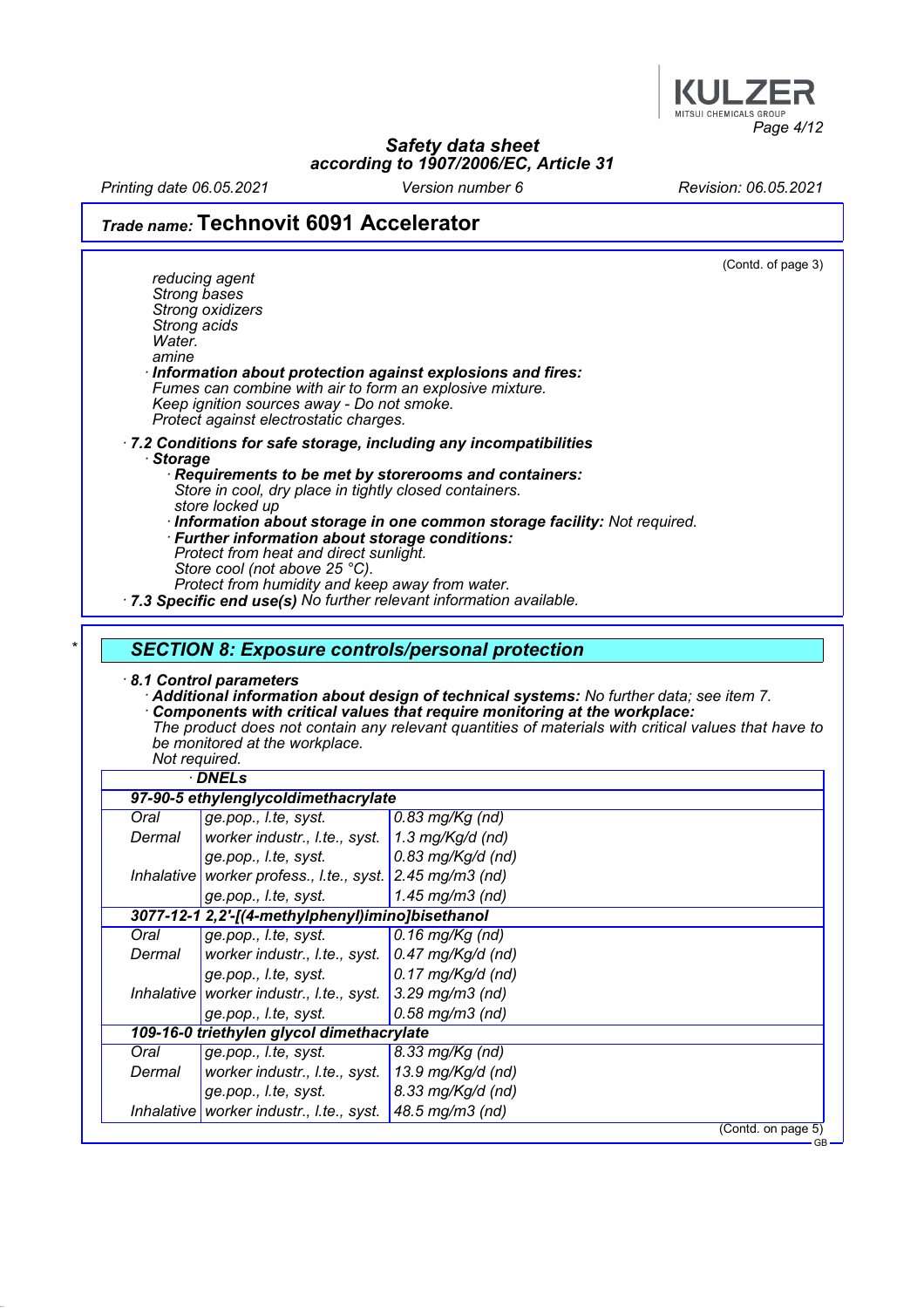

Printing date 06.05.2021 Version number 6 Revision: 06.05.2021

## Trade name: Technovit 6091 Accelerator

|                                                     |                       |                                                                                                                                                                                                              | (Contd. of page 4)                                                                                      |
|-----------------------------------------------------|-----------------------|--------------------------------------------------------------------------------------------------------------------------------------------------------------------------------------------------------------|---------------------------------------------------------------------------------------------------------|
|                                                     | ge.pop., l.te, syst.  |                                                                                                                                                                                                              | 14.5 mg/m3 (nd)                                                                                         |
| 15625-89-5 2,2-bis(acryloyloxymethyl)butyl acrylate |                       |                                                                                                                                                                                                              |                                                                                                         |
| Oral                                                | ge.pop., l.te, syst.  |                                                                                                                                                                                                              | $0.5$ mg/Kg (nd)                                                                                        |
| Dermal                                              |                       | worker industr., I.te., syst.                                                                                                                                                                                | 83 mg/Kg/d (nd)                                                                                         |
|                                                     | ge.pop., l.te, syst.  |                                                                                                                                                                                                              | 42 mg/Kg/d (nd)                                                                                         |
| <b>Inhalative</b>                                   |                       | worker industr., I.te., syst.                                                                                                                                                                                | $3.5$ mg/m $3$ (nd)                                                                                     |
|                                                     | ge.pop., l.te, syst.  |                                                                                                                                                                                                              | $0.87$ mg/m $3$ (nd)                                                                                    |
|                                                     | · PNECs               |                                                                                                                                                                                                              |                                                                                                         |
|                                                     |                       | 97-90-5 ethylenglycoldimethacrylate                                                                                                                                                                          |                                                                                                         |
| freshwater                                          |                       | $0.139$ mg/l (nd)                                                                                                                                                                                            |                                                                                                         |
| marine water                                        |                       | $0.014$ mg/l (nd)                                                                                                                                                                                            |                                                                                                         |
| <b>STP</b>                                          |                       | 57 mg/l (nd)                                                                                                                                                                                                 |                                                                                                         |
| sedim., dw, fre.wat.                                |                       | 1.6 mg/ $Kg$ (nd)                                                                                                                                                                                            |                                                                                                         |
|                                                     |                       | sedim., dw, mar.wat. $\vert$ 0.16 mg/Kg (nd)                                                                                                                                                                 |                                                                                                         |
| soil, dw                                            |                       | $0.239$ mg/Kg (nd)                                                                                                                                                                                           |                                                                                                         |
|                                                     |                       | 3077-12-1 2,2'-[(4-methylphenyl)imino]bisethanol                                                                                                                                                             |                                                                                                         |
| freshwater                                          |                       | $0.026$ mg/l (nd)                                                                                                                                                                                            |                                                                                                         |
| marine water                                        |                       | $0.003$ mg/l (nd)                                                                                                                                                                                            |                                                                                                         |
| <b>STP</b>                                          |                       | 10 mg/l (nd)                                                                                                                                                                                                 |                                                                                                         |
| sedim., dw, fre.wat.                                |                       | $0.121$ mg/Kg (nd)                                                                                                                                                                                           |                                                                                                         |
|                                                     |                       | sedim., dw, mar.wat. $0.012$ mg/Kg (nd)                                                                                                                                                                      |                                                                                                         |
| soil, dw                                            |                       | $0.009$ mg/Kg (nd)                                                                                                                                                                                           |                                                                                                         |
|                                                     |                       | 109-16-0 triethylen glycol dimethacrylate                                                                                                                                                                    |                                                                                                         |
| freshwater                                          |                       | $0.016$ mg/l (nd)                                                                                                                                                                                            |                                                                                                         |
| marine water                                        |                       | $0.002$ mg/l (nd)                                                                                                                                                                                            |                                                                                                         |
| <b>STP</b>                                          |                       | $1.7$ mg/l (nd)                                                                                                                                                                                              |                                                                                                         |
| sedim., dw, fre.wat.                                |                       | 0.185 mg/Kg (nd)                                                                                                                                                                                             |                                                                                                         |
|                                                     |                       | sedim., dw, mar.wat. $0.018$ mg/Kg (nd)                                                                                                                                                                      |                                                                                                         |
| soil, dw                                            |                       | 0.027 mg/Kg (nd)                                                                                                                                                                                             |                                                                                                         |
|                                                     |                       |                                                                                                                                                                                                              | 15625-89-5 2,2-bis(acryloyloxymethyl)butyl acrylate                                                     |
| freshwater                                          |                       | $0.00087$ mg/l (nd)                                                                                                                                                                                          |                                                                                                         |
| marine water                                        |                       | $0.000087$ mg/l (nd)                                                                                                                                                                                         |                                                                                                         |
| <b>STP</b>                                          |                       | $6.25$ mg/l (nd)                                                                                                                                                                                             |                                                                                                         |
| sedim., dw, fre.wat.                                |                       | 0.017 mg/Kg (nd)                                                                                                                                                                                             |                                                                                                         |
|                                                     |                       | sedim., dw, mar.wat. 0.002 mg/Kg (nd)                                                                                                                                                                        |                                                                                                         |
| $0.003$ mg/Kg (nd)<br>soil,dw                       |                       |                                                                                                                                                                                                              |                                                                                                         |
|                                                     |                       |                                                                                                                                                                                                              | Additional information: The lists that were valid during the compilation were used as basis.            |
|                                                     | 8.2 Exposure controls | · Personal protective equipment<br><b>General protective and hygienic measures</b><br>Do not eat or drink while working.<br>Avoid contact with the eyes and skin.<br>Do not inhale gases / fumes / aerosols. | Keep away from foodstuffs, beverages and food.<br>Instantly remove any soiled and impregnated garments. |

(Contd. on page 6)<br>
GB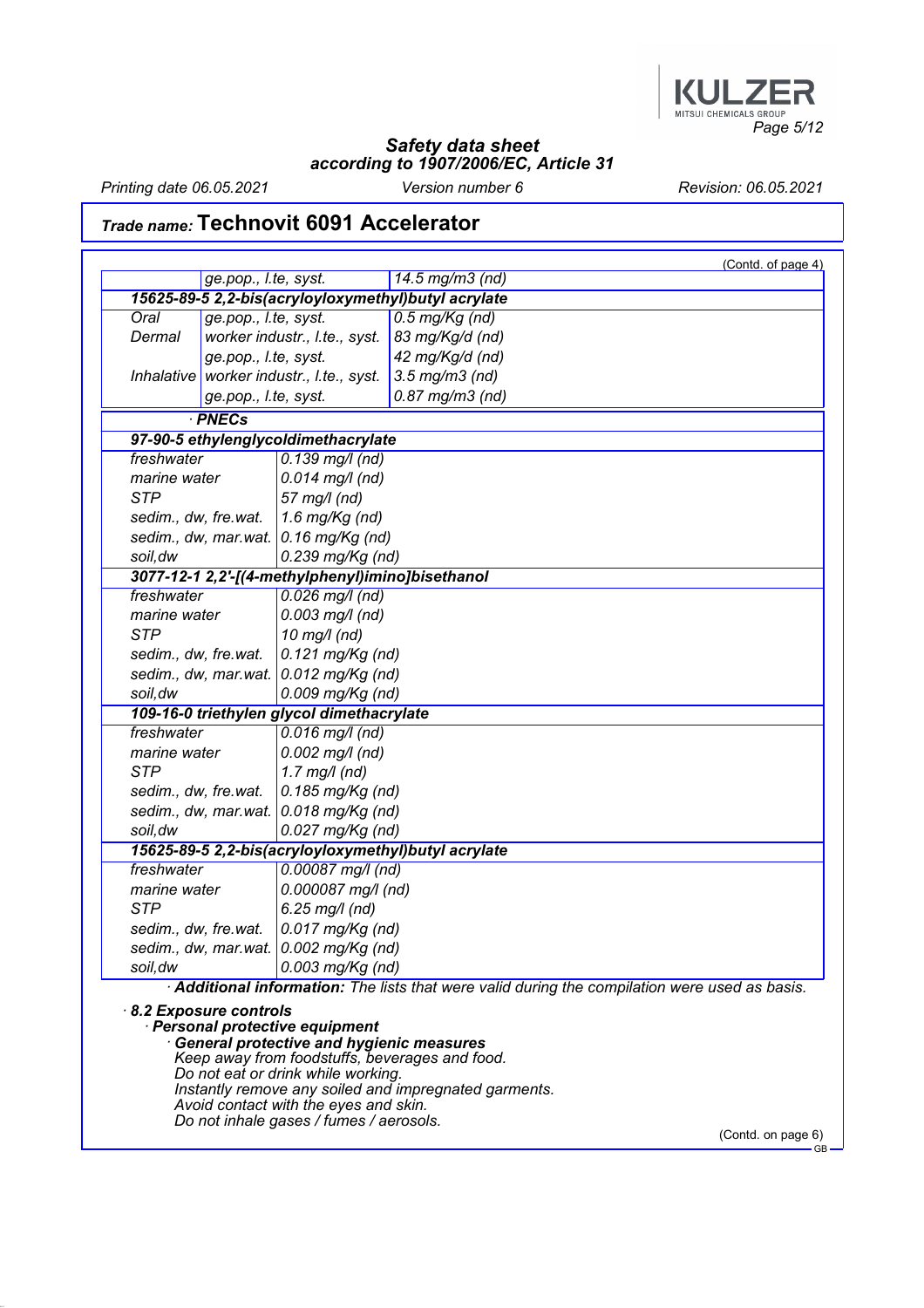

Printing date 06.05.2021 Version number 6 Revision: 06.05.2021

 $-$ GB

# Trade name: Technovit 6091 Accelerator

| <b>SECTION 9: Physical and chemical properties</b>                                                                                                                    |
|-----------------------------------------------------------------------------------------------------------------------------------------------------------------------|
| Do not allow to enter drainage system, surface or ground water.                                                                                                       |
| Do not allow to enter the ground/soil.                                                                                                                                |
| · Body protection: Light weight protective clothing<br>Limitation and supervision of exposure into the environment                                                    |
| · Eye protection: eye protection (EN 166)                                                                                                                             |
| $>30$ min                                                                                                                                                             |
| The exact break trough time has to be found out by the manufacturer of the protective<br>gloves and has to be observed.                                               |
| · Penetration time of glove material                                                                                                                                  |
| NBR: acrylonitrile-butadiene rubber (0,11 mm)                                                                                                                         |
| preparation of several substances, the resistance of the glove material can not be<br>calculated in advance and has therefore to be checked prior to the application. |
| further marks of quality and varies from manufacturer to manufacturer. As the product is a                                                                            |
| · Material of gloves<br>The selection of the suitable gloves does not only depend on the material, but also on                                                        |
| the degradation                                                                                                                                                       |
| Selection of the glove material on consideration of the penetration times, rates of diffusion and                                                                     |
| The glove material has to be impermeable and resistant to the product/ the substance/ the<br>preparation.                                                             |
| Check protective gloves prior to each use for their proper condition.                                                                                                 |
| chemical protection gloves are suitable, which are tested according to EN 374                                                                                         |
| Due to missing tests no recommendation to the glove material can be given for the product/ the<br>preparation/ the chemical mixture.                                  |
| sensitization.                                                                                                                                                        |
| If skin contact cannot be avoided, protective gloves are recommended to avoid possible                                                                                |
| Filter A/P2.<br>· Protection of hands:                                                                                                                                |
| Use breathing protection in case of insufficient ventilation.                                                                                                         |
| Wash hands during breaks and at the end of the work.<br><b>Breathing equipment:</b>                                                                                   |
| (Contd. of page 5)                                                                                                                                                    |

| ווטוויווווווווווווווווווווווסט<br>Appearance:<br>· Form:<br>· Colour:<br>$\cdot$ Smell:<br>· Odour threshold:     | Fluid<br>Colourless<br>Amine-like<br>Not determined. |                    |
|-------------------------------------------------------------------------------------------------------------------|------------------------------------------------------|--------------------|
| · pH-value:                                                                                                       | Not determined.                                      |                    |
| Change in condition<br>· Melting point/freezing point:<br>Initial boiling point and boiling range: Not determined | Not determined                                       |                    |
| · Flash point:                                                                                                    | >60 °C                                               |                    |
| · Inflammability (solid, gaseous)                                                                                 | Not applicable.                                      |                    |
| · Decomposition temperature:                                                                                      | Not determined.                                      |                    |
| · Self-inflammability:                                                                                            | Product is not selfigniting.                         |                    |
| <b>Explosive properties:</b>                                                                                      | Product is not explosive.                            |                    |
|                                                                                                                   |                                                      | (Contd. on page 7) |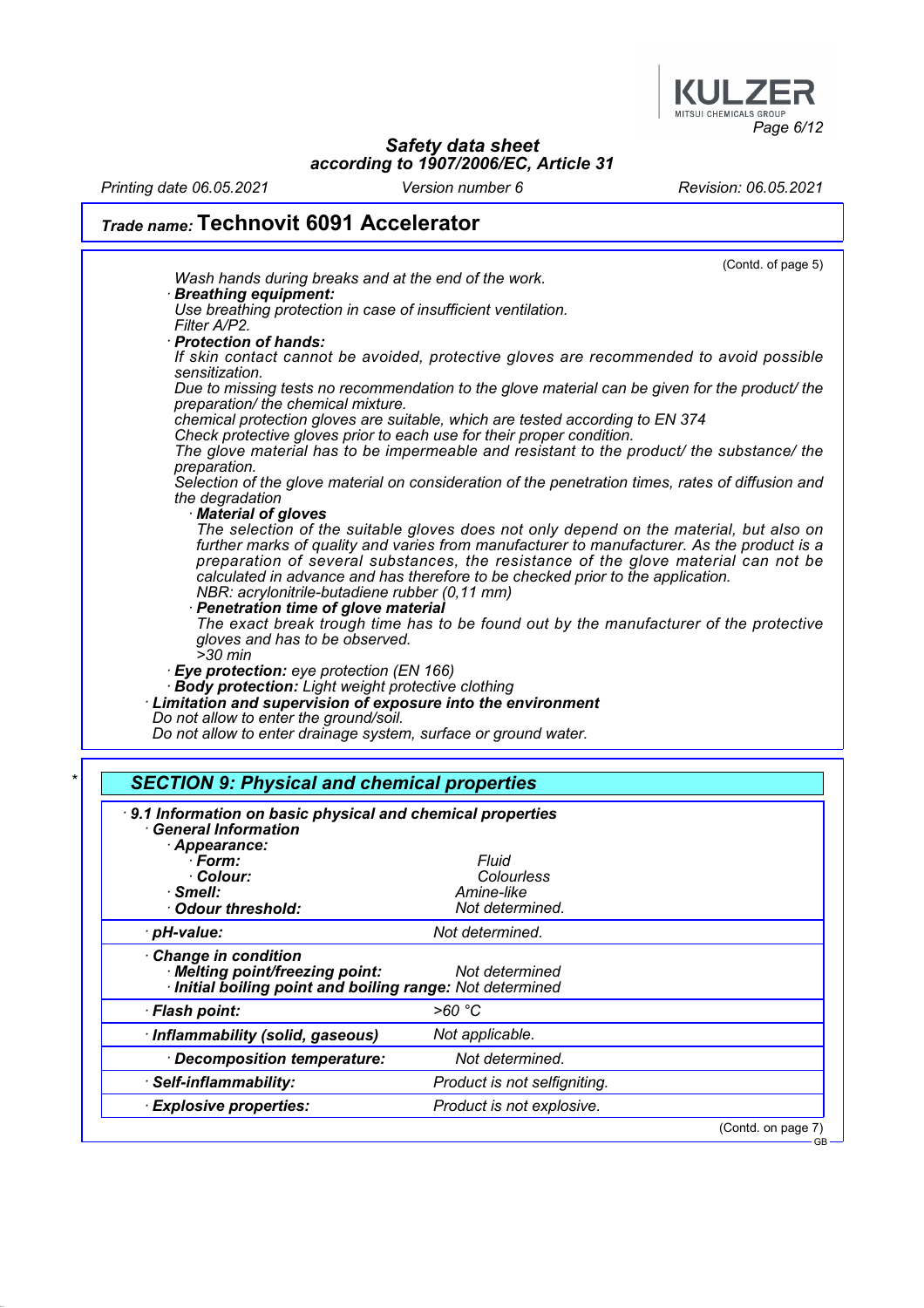

Printing date 06.05.2021 Version number 6 Revision: 06.05.2021

## Trade name: Technovit 6091 Accelerator

|                                                           |                                            | (Contd. of page 6) |
|-----------------------------------------------------------|--------------------------------------------|--------------------|
| Critical values for explosion:                            |                                            |                    |
| · Lower:                                                  | Not determined.                            |                    |
| · Upper:                                                  | Not determined.                            |                    |
| · Steam pressure:                                         | Not determined.                            |                    |
| Density at 20 °C                                          | $1.075$ g/cm <sup>3</sup>                  |                    |
| · Relative density                                        | Not determined.                            |                    |
| · Vapour density                                          | Not determined.                            |                    |
| <b>Evaporation rate</b>                                   | Not determined.                            |                    |
| · Solubility in / Miscibility with                        |                                            |                    |
| · Water:                                                  | Not miscible or difficult to mix           |                    |
| · Partition coefficient: n-octanol/water: Not determined. |                                            |                    |
| · Viscosity:                                              |                                            |                    |
| dynamic:                                                  | Not determined.                            |                    |
| · kinematic:                                              | Not determined.                            |                    |
| · Solvent content:                                        |                                            |                    |
| ∙ VOC EU                                                  | g/l                                        |                    |
| $\cdot$ 9.2 Other information                             | No further relevant information available. |                    |

### **SECTION 10: Stability and reactivity**

· 10.1 Reactivity No further relevant information available.

- · 10.2 Chemical stability No decomposition if used and stored according to specifications.
- · 10.3 Possibility of hazardous reactions Exothermic polymerisation
- · 10.4 Conditions to avoid Heat, flames and sparks. moisture exposure · 10.5 Incompatible materials: Strong oxidizers

reducing agent Strong bases Strong acids amine

organic peroxides

Radical initiator

· 10.6 Hazardous decomposition products: None

|        |                           | · 11.1 Information on toxicological effects<br>· Acute toxicity Based on available data, the classification criteria are not met. |                    |  |
|--------|---------------------------|-----------------------------------------------------------------------------------------------------------------------------------|--------------------|--|
|        |                           | · LD/LC50 values that are relevant for classification:                                                                            |                    |  |
|        |                           | 97-90-5 ethylenglycoldimethacrylate                                                                                               |                    |  |
| Oral   | LD50<br>8,700 mg/kg (rat) |                                                                                                                                   |                    |  |
| Dermal | LD50                      | >2,000 mg/kg (rat) (OECD 402)                                                                                                     |                    |  |
|        |                           | 3077-12-1 2, 2'-[(4-methylphenyl)imino]bisethanol                                                                                 |                    |  |
| Oral   | LD50                      | 959 mg/kg (rat) (OECD 401)                                                                                                        |                    |  |
| Dermal | LD50                      | >2,000 mg/kg (rat) (OECD 402)                                                                                                     |                    |  |
|        |                           |                                                                                                                                   | (Contd. on page 8) |  |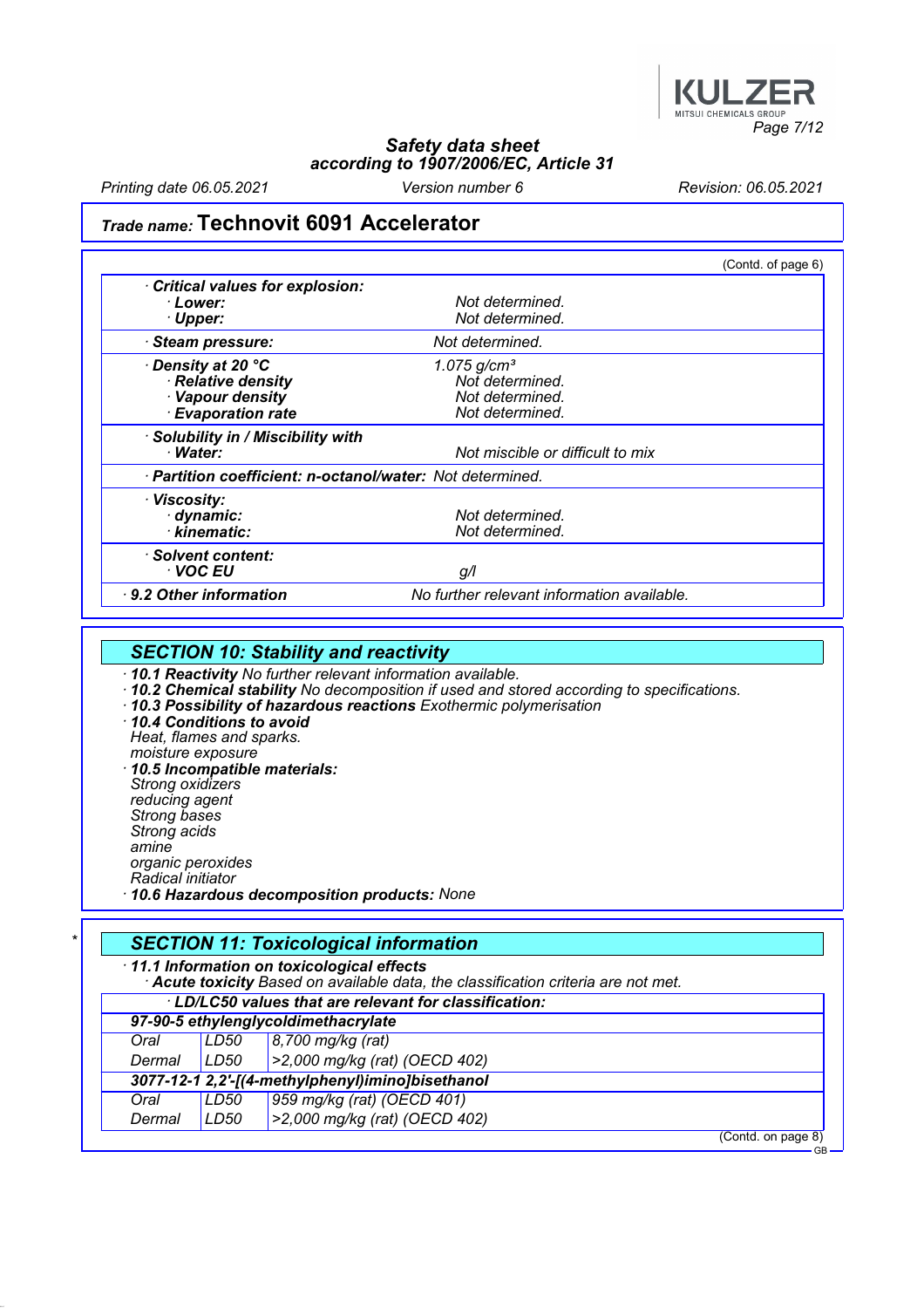

Printing date 06.05.2021 Version number 6 Revision: 06.05.2021

## Trade name: Technovit 6091 Accelerator

ErC50 / 72 h >100 mg/l (algae) (OECD 201) NOEC / 72h 18.6 mg/l (algae) (OECD 201) EbC50 / 72h 72.8 mg/l (algae) (OECD 201)

|               |                   | (Contd. of page 7)                                                                                                                                                                                                                                                                                                                                                                                                                                                                                                                                                                                                                                                                                                                                                                                                                                                                                |
|---------------|-------------------|---------------------------------------------------------------------------------------------------------------------------------------------------------------------------------------------------------------------------------------------------------------------------------------------------------------------------------------------------------------------------------------------------------------------------------------------------------------------------------------------------------------------------------------------------------------------------------------------------------------------------------------------------------------------------------------------------------------------------------------------------------------------------------------------------------------------------------------------------------------------------------------------------|
|               |                   | 109-16-0 triethylen glycol dimethacrylate                                                                                                                                                                                                                                                                                                                                                                                                                                                                                                                                                                                                                                                                                                                                                                                                                                                         |
| Oral          | <b>LD50</b>       | 8,300 mg/kg (rat)                                                                                                                                                                                                                                                                                                                                                                                                                                                                                                                                                                                                                                                                                                                                                                                                                                                                                 |
| Dermal        | LD50              | $>2,000$ mg/kg (mouse)                                                                                                                                                                                                                                                                                                                                                                                                                                                                                                                                                                                                                                                                                                                                                                                                                                                                            |
|               |                   | 15625-89-5 2,2-bis(acryloyloxymethyl)butyl acrylate                                                                                                                                                                                                                                                                                                                                                                                                                                                                                                                                                                                                                                                                                                                                                                                                                                               |
| Oral          | LD50              | >5,000 mg/kg (rat)                                                                                                                                                                                                                                                                                                                                                                                                                                                                                                                                                                                                                                                                                                                                                                                                                                                                                |
| Dermal        | LD50              | 5,170 mg/kg (rabbit)                                                                                                                                                                                                                                                                                                                                                                                                                                                                                                                                                                                                                                                                                                                                                                                                                                                                              |
|               |                   | Inhalative LC50/6h $>0.55$ mg/l (rat)<br>· Primary irritant effect:                                                                                                                                                                                                                                                                                                                                                                                                                                                                                                                                                                                                                                                                                                                                                                                                                               |
|               |                   | Skin corrosion/irritation Based on available data, the classification criteria are not met.<br>· Serious eye damage/irritation<br>Causes serious eye damage.<br>· Respiratory or skin sensitisation<br>May cause an allergic skin reaction.<br>Additional toxicological information:<br>CMR effects (carcinogenity, mutagenicity and toxicity for reproduction)<br>· Germ cell mutagenicity Based on available data, the classification criteria are not met.<br>· Carcinogenicity Based on available data, the classification criteria are not met.<br>· Reproductive toxicity Based on available data, the classification criteria are not met.<br>STOT-single exposure<br>May cause respiratory irritation.<br>STOT-repeated exposure Based on available data, the classification criteria are not met.<br>Aspiration hazard Based on available data, the classification criteria are not met. |
| 12.1 Toxicity | Aquatic toxicity: | <b>SECTION 12: Ecological information</b>                                                                                                                                                                                                                                                                                                                                                                                                                                                                                                                                                                                                                                                                                                                                                                                                                                                         |
|               |                   | 97-90-5 ethylenglycoldimethacrylate                                                                                                                                                                                                                                                                                                                                                                                                                                                                                                                                                                                                                                                                                                                                                                                                                                                               |
| EC50/48h      |                   | 44.9 mg/l (daphnia) (OECD 202)                                                                                                                                                                                                                                                                                                                                                                                                                                                                                                                                                                                                                                                                                                                                                                                                                                                                    |
| LC50/96h      |                   | 15.95 mg/l (fish) (OECD 203)                                                                                                                                                                                                                                                                                                                                                                                                                                                                                                                                                                                                                                                                                                                                                                                                                                                                      |
|               |                   | NOEC / 21d   5.05 mg/l (daphnia) (OECD 211)                                                                                                                                                                                                                                                                                                                                                                                                                                                                                                                                                                                                                                                                                                                                                                                                                                                       |
|               |                   | ErC50 / 72 h 19 mg/l (algae) (OECD 201)                                                                                                                                                                                                                                                                                                                                                                                                                                                                                                                                                                                                                                                                                                                                                                                                                                                           |
|               |                   | NOEC / 72h 0.804 mg/l (algae) (OECD 201)                                                                                                                                                                                                                                                                                                                                                                                                                                                                                                                                                                                                                                                                                                                                                                                                                                                          |
|               |                   | NOEC / 48h   13.2 mg/l (daphnia) (OECD 202)                                                                                                                                                                                                                                                                                                                                                                                                                                                                                                                                                                                                                                                                                                                                                                                                                                                       |
|               |                   | EbC50 / 72h   10.1 mg/l (algae) (OECD 201)                                                                                                                                                                                                                                                                                                                                                                                                                                                                                                                                                                                                                                                                                                                                                                                                                                                        |
|               |                   | 3077-12-1 2,2'-[(4-methylphenyl)imino]bisethanol                                                                                                                                                                                                                                                                                                                                                                                                                                                                                                                                                                                                                                                                                                                                                                                                                                                  |
| EC50/48h      |                   | 48 mg/l (daphnia) (OECD 202)                                                                                                                                                                                                                                                                                                                                                                                                                                                                                                                                                                                                                                                                                                                                                                                                                                                                      |
| LC50/96h      |                   | >100 mg/l (fish) (OECD 203)                                                                                                                                                                                                                                                                                                                                                                                                                                                                                                                                                                                                                                                                                                                                                                                                                                                                       |
|               |                   | $E r C 50 / 72 h$ > 100 mg/l (algae) (OECD 201)                                                                                                                                                                                                                                                                                                                                                                                                                                                                                                                                                                                                                                                                                                                                                                                                                                                   |
|               |                   | NOEC / 72h   100 mg/l (algae) (OECD 201)                                                                                                                                                                                                                                                                                                                                                                                                                                                                                                                                                                                                                                                                                                                                                                                                                                                          |
|               |                   | 109-16-0 triethylen glycol dimethacrylate                                                                                                                                                                                                                                                                                                                                                                                                                                                                                                                                                                                                                                                                                                                                                                                                                                                         |
| EC50/21d      |                   |                                                                                                                                                                                                                                                                                                                                                                                                                                                                                                                                                                                                                                                                                                                                                                                                                                                                                                   |
|               |                   | 51.9 mg/L (daphnia) (OECD 211)                                                                                                                                                                                                                                                                                                                                                                                                                                                                                                                                                                                                                                                                                                                                                                                                                                                                    |
| LC50/96h      |                   | 16.4 mg/l (fish) (OECD 203)<br>NOEC / 21d 32 mg/l (daphnia) (OECD 211)                                                                                                                                                                                                                                                                                                                                                                                                                                                                                                                                                                                                                                                                                                                                                                                                                            |

(Contd. on page 9)

GB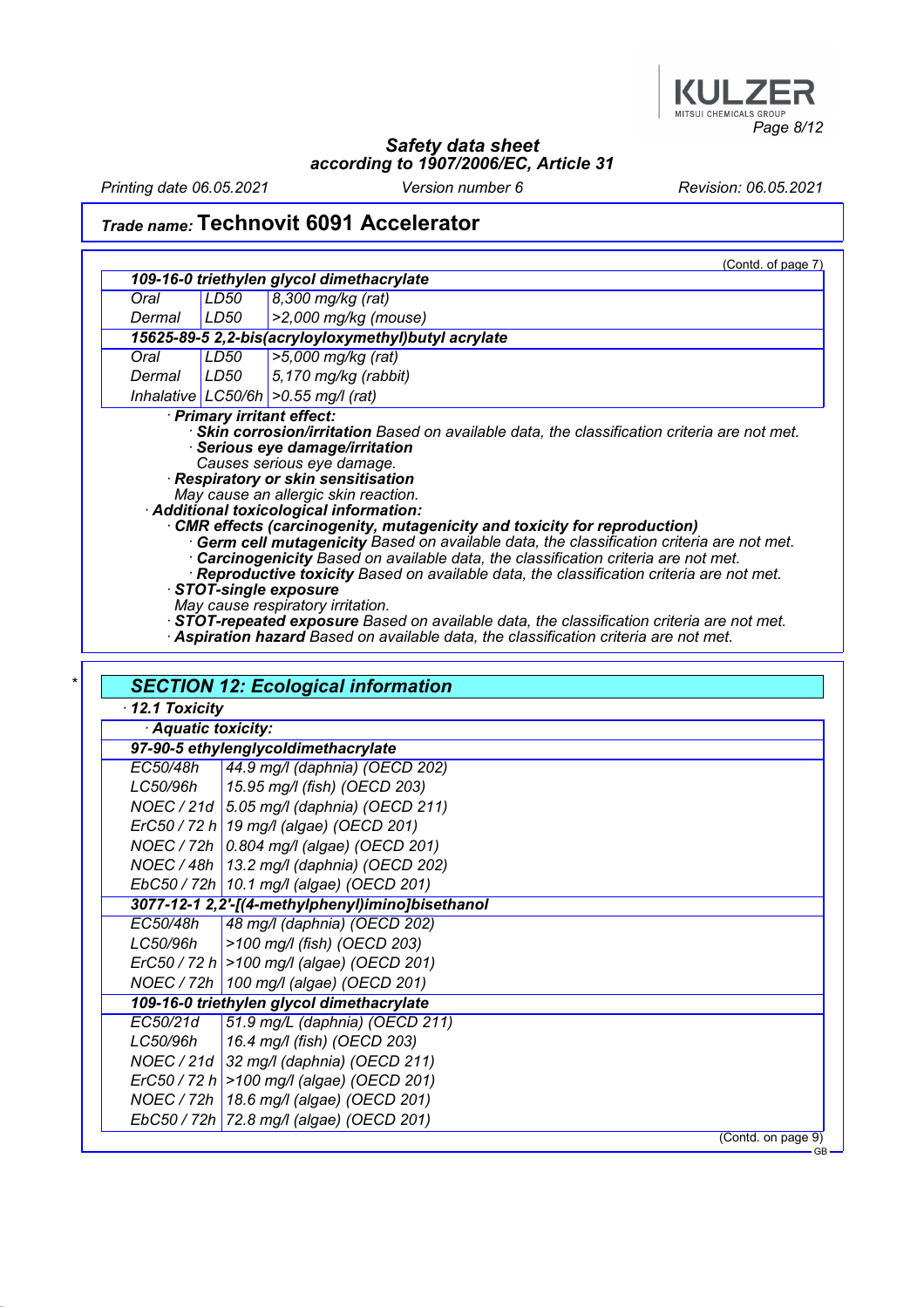

Printing date 06.05.2021 Version number 6 Revision: 06.05.2021

## Trade name: Technovit 6091 Accelerator

|                        |                                                                                                                                                 | (Contd. of page 8) |
|------------------------|-------------------------------------------------------------------------------------------------------------------------------------------------|--------------------|
|                        | 15625-89-5 2,2-bis(acryloyloxymethyl)butyl acrylate                                                                                             |                    |
| LC50/96h               | 0.87 mg/l (fish) (OECD 203)                                                                                                                     |                    |
|                        | $E r C 50 / 72 h$ 18.8 mg/l (algae) (EU C.3)                                                                                                    |                    |
|                        | NOEC / 96h   0.89 mg/l (fish) (OECD 203)                                                                                                        |                    |
|                        | EbC50 / 72h   7.2 mg/l (algae) (EU C.3)                                                                                                         |                    |
| LC50/48h               | 19.9 mg/L (daphnia) (EU C2.)                                                                                                                    |                    |
|                        | 12.2 Persistence and degradability                                                                                                              |                    |
|                        | 97-90-5 ethylenglycoldimethacrylate                                                                                                             |                    |
|                        | Biodegradation 71.2 % /28d (nd) (OECD 301D)                                                                                                     |                    |
|                        | 3077-12-1 2,2'-[(4-methylphenyl)imino]bisethanol                                                                                                |                    |
|                        | Biodegradation $1.5$ % /29d (nd) (OECD 301D)                                                                                                    |                    |
|                        | 109-16-0 triethylen glycol dimethacrylate                                                                                                       |                    |
|                        | Biodegradation 85 % /28d (nd) (OECD 301B; ISO/ 9439/ EEC 92/69/V, C.4-C)                                                                        |                    |
|                        | 15625-89-5 2,2-bis(acryloyloxymethyl)butyl acrylate                                                                                             |                    |
|                        | Biodegradation 82-90 % /28d (nd) (OECD 301D)                                                                                                    |                    |
|                        | · 12.3 Bioaccumulative potential No further relevant information available.                                                                     |                    |
|                        | 12.4 Mobility in soil No further relevant information available.                                                                                |                    |
|                        | Additional ecological information:                                                                                                              |                    |
|                        | · General notes:                                                                                                                                |                    |
|                        | Do not allow product to reach ground water, water bodies or sewage system.<br>Danger to drinking water if even small quantities leak into soil. |                    |
|                        | 12.5 Results of PBT and vPvB assessment                                                                                                         |                    |
| · PBT: Not applicable. |                                                                                                                                                 |                    |
|                        | · vPvB: Not applicable.                                                                                                                         |                    |
|                        | 12 6 Other eduction offects No further relevant information quailable                                                                           |                    |

· 12.6 Other adverse effects No further relevant information available.

### SECTION 13: Disposal considerations

· 13.1 Waste treatment methods

**Recommendation** 

Must not be disposed of together with household garbage. Do not allow product to reach sewage system.

· Uncleaned packagings:

· Recommendation: Disposal must be made according to official regulations.

| <b>SECTION 14: Transport information</b>    |                                                                             |
|---------------------------------------------|-----------------------------------------------------------------------------|
| 14.1 UN-Number<br>ADR, IMDG, IATA           | UN3532                                                                      |
| 14.2 UN proper shipping name<br>$\cdot$ ADR | 3532 POLYMERIZING SUBSTANCE, LIQUID,                                        |
| · IMDG, IATA                                | STABILIZED, N.O.S.<br>POLYMERIZING SUBSTANCE, LIQUID,<br>STABILIZED, N.O.S. |
|                                             | (Contd. on page 10)                                                         |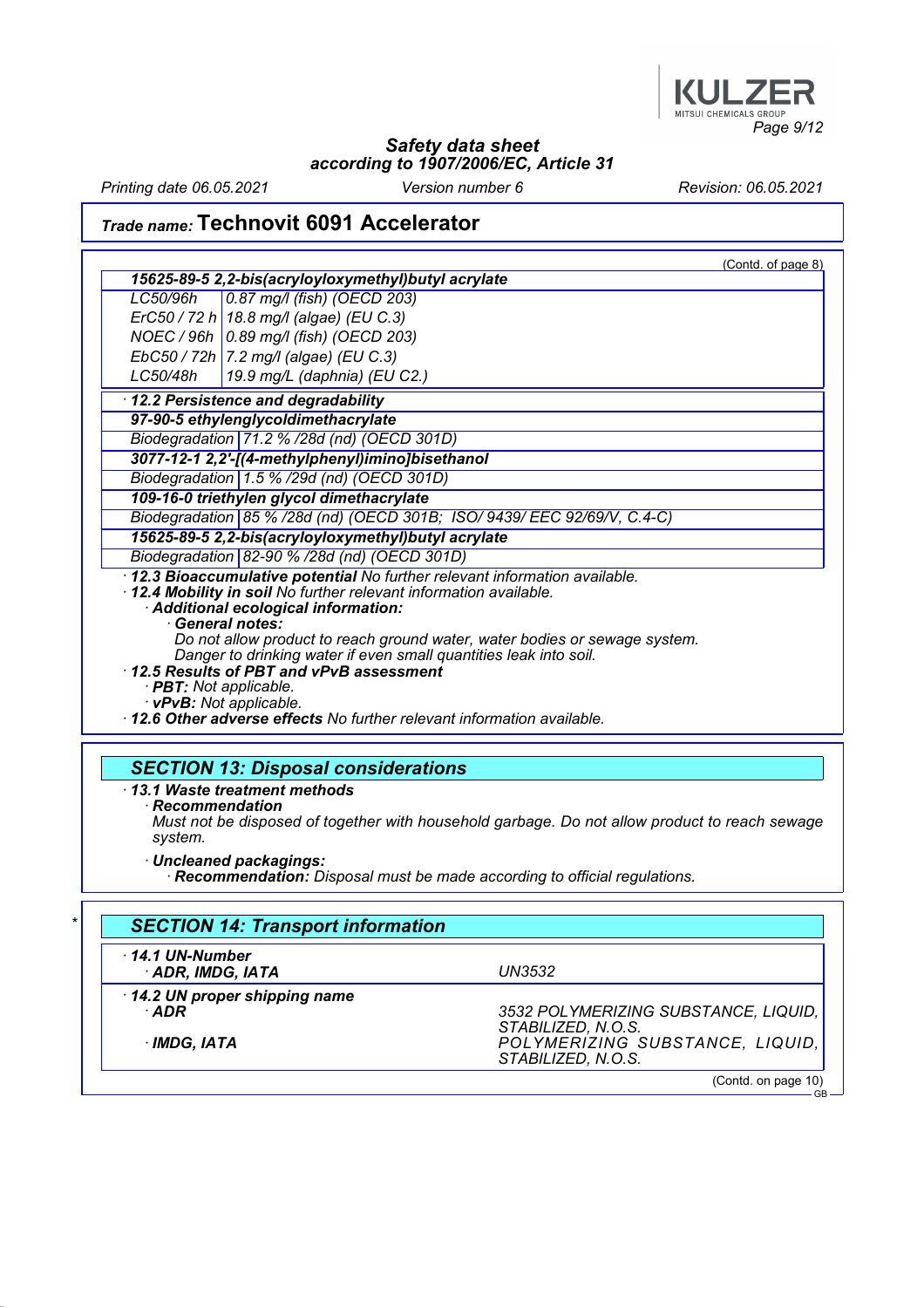

Printing date 06.05.2021 Version number 6 Revision: 06.05.2021

## Trade name: Technovit 6091 Accelerator

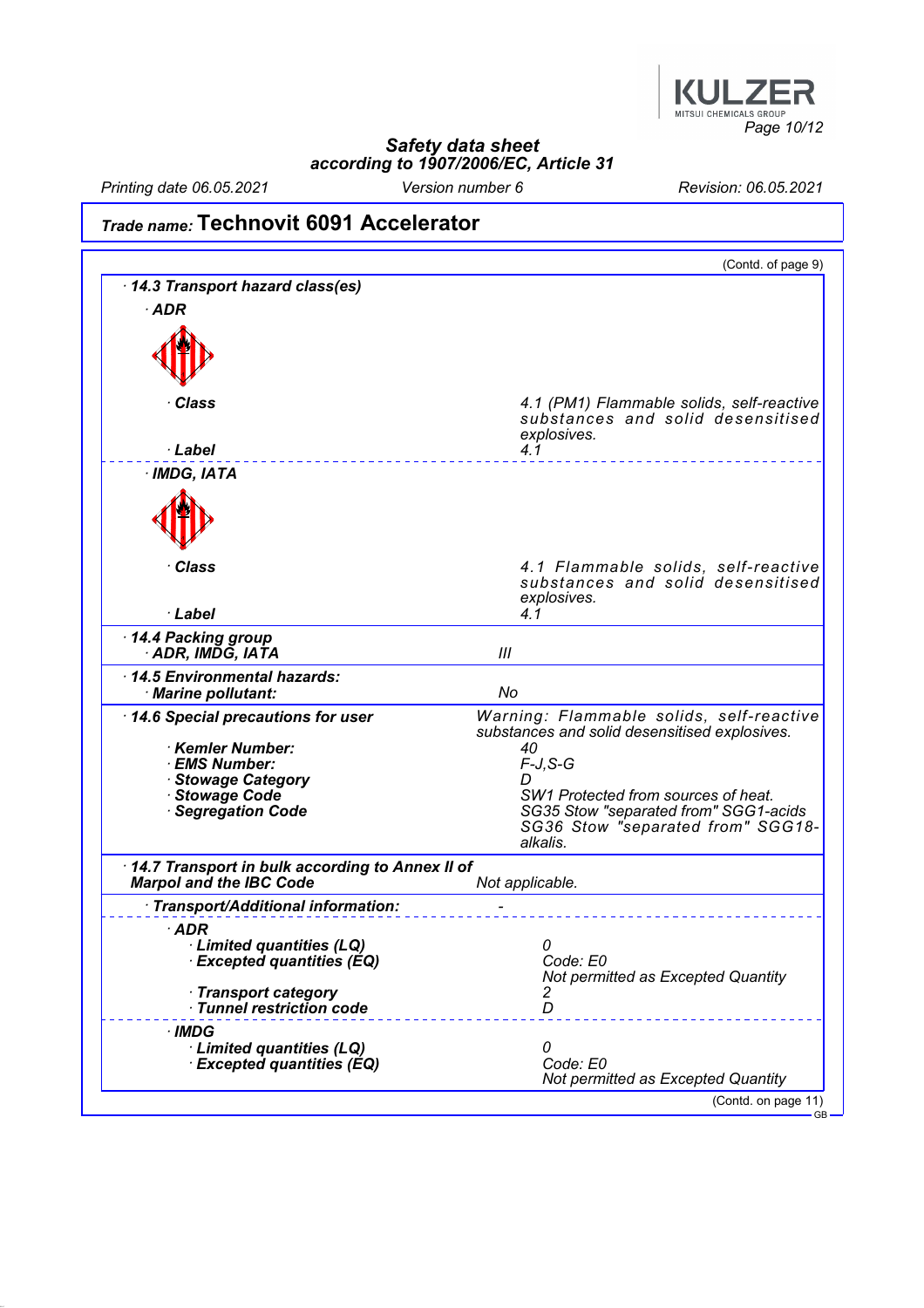

Printing date 06.05.2021 Version number 6 Revision: 06.05.2021

### Trade name: Technovit 6091 Accelerator

(Contd. of page 10)

· UN "Model Regulation": UN 3532 POLYMERIZING SUBSTANCE, LIQUID, STABILIZED, N.O.S., 4.1, III

### **SECTION 15: Regulatory information**

· 15.1 Safety, health and environmental regulations/legislation specific for the substance or mixture

Directive 2012/18/EU

· Named dangerous substances - ANNEX I None of the ingredients is listed.

· National regulations

· Information about limitation of use:

Employment restrictions concerning young persons must be observed.

Employment restrictions concerning pregnant and lactating women must be observed.

· 15.2 Chemical safety assessment: A Chemical Safety Assessment has not been carried out.

### SECTION 16: Other information

These data are based on our present knowledge. However, they shall not constitute a guarantee for any specific product features and shall not establish a legally valid contractual relationship.

#### · Relevant phrases

H302 Harmful if swallowed.

H315 Causes skin irritation. H317 May cause an allergic skin reaction.

H318 Causes serious eye damage.

H319 Causes serious eye irritation.

H335 May cause respiratory irritation.

H400 Very toxic to aquatic life.

H410 Very toxic to aquatic life with long lasting effects.

H412 Harmful to aquatic life with long lasting effects.

· Abbreviations and acronyms:

ADR: Accord relatif au transport international des marchandises dangereuses par route (European Agreement Concerning the International Carriage of Dangerous Goods by Road) IMDG: International Maritime Code for Dangerous Goods IATA: International Air Transport Association GHS: Globally Harmonised System of Classification and Labelling of Chemicals EINECS: European Inventory of Existing Commercial Chemical Substances ELINCS: European List of Notified Chemical Substances CAS: Chemical Abstracts Service (division of the American Chemical Society) VOCV: Lenkungsabgabe auf flüchtigen organischen Verbindungen, Schweiz (Swiss Ordinance on volatile organic compounds) DNEL: Derived No-Effect Level (REACH) PNEC: Predicted No-Effect Concentration (REACH) LC50: Lethal concentration, 50 percent LD50: Lethal dose, 50 percent PBT: Persistent, Bioaccumulative and Toxic vPvB: very Persistent and very Bioaccumulative Acute Tox. 4: Acute toxicity – Category 4 Skin Irrit. 2: Skin corrosion/irritation – Category 2 Eye Dam. 1: Serious eye damage/eye irritation – Category 1 Eye Irrit. 2: Serious eye damage/eye irritation – Category 2 Skin Sens. 1: Skin sensitisation – Category 1 Skin Sens. 1B: Skin sensitisation – Category 1B STOT SE 3: Specific target organ toxicity (single exposure) – Category 3 Aquatic Acute 1: Hazardous to the aquatic environment - acute aquatic hazard – Category 1 Aquatic Chronic 1: Hazardous to the aquatic environment - long-term aquatic hazard – Category 1 Aquatic Chronic 3: Hazardous to the aquatic environment - long-term aquatic hazard – Category 3

(Contd. on page 12) GB